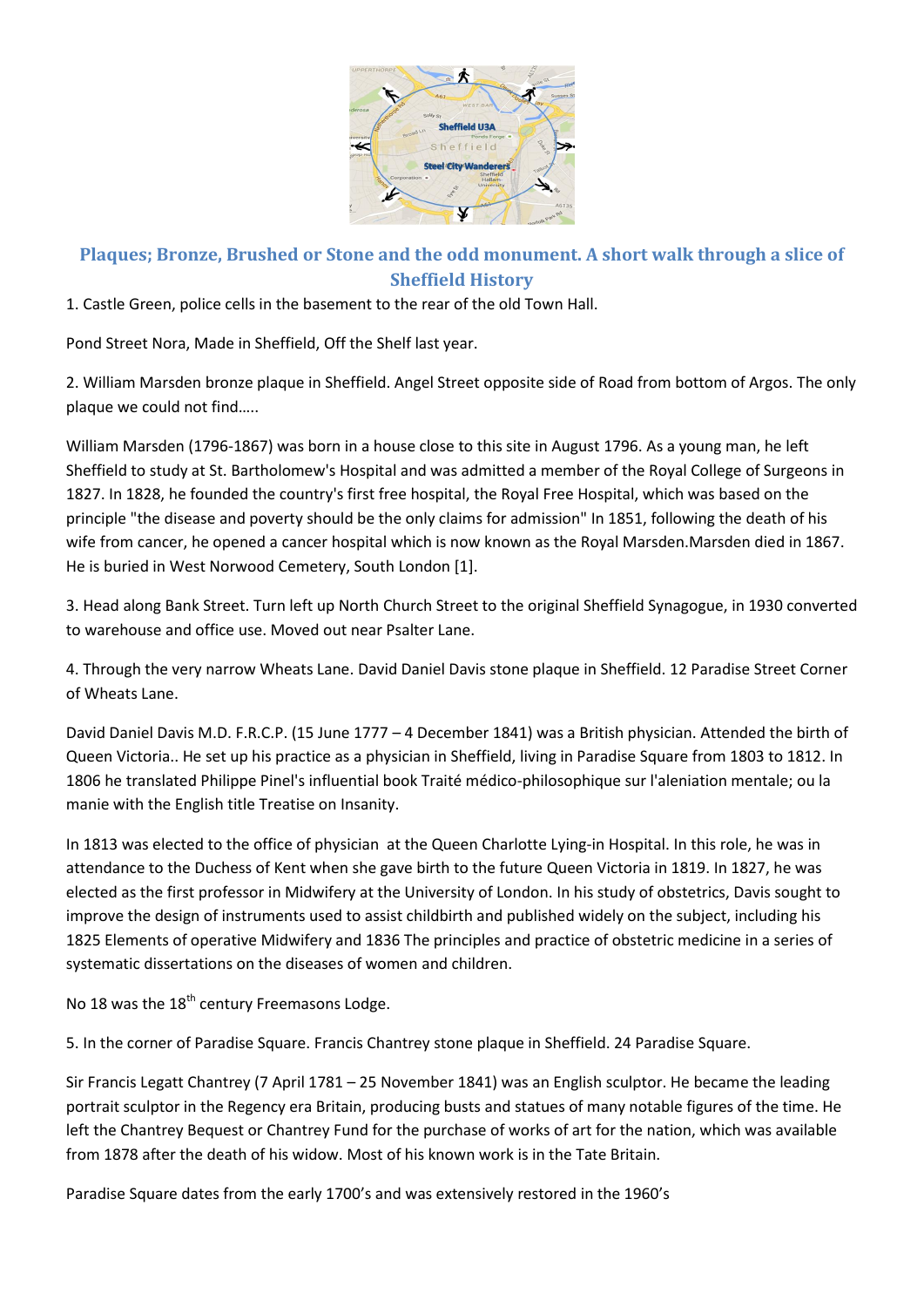6. In the next corner is a plaque to the musician and philanthropist Samual Goodlad who's fame lives on through his establishment and support of Blind Fiddlers.

7. Coming round to John Wesley stone plaque in Sheffield. Paradise Square.

John Wesley,July 15th 1779 "I preached in Paradise Square in Sheffield to the largest congregation I ever saw on a weekday "

Anglican cleric and Christian theologian who, with his brother Charles Wesley and fellow cleric George Whitefield, is credited with the foundation of the evangelical movement known as Methodism. His work and writings also played a leading role in the development of the Holiness movement and Pentecostalism.

A key step in the development of Wesley's ministry was, to travel and preach outdoors. He appointed itinerant, unordained evangelists to travel and preach as he did. Under Wesley's direction, Methodists became leaders in many social issues of the day, including prison reform and abolitionism. Although sometimes maverick in his interpretation and use of church policy, he became widely respected and, by the end of his life, had been described as "the best loved man in England".

8. No. 1 Paradise Square. House of Help for Women and Girls set up in 1885 to rescue those in moral danger and miserable surroundings. Clare story?

9. James Montgomery by side of the protestant cathedral.

He is the namesake of Montgomery Theatre, Montgomery Road and the one-time Montgomery Tavern. He was a vocal campaigner against slavery and religious intolerance and an avid supporter of universal access to education and political representation for all. When he died the people of Sheffield raised funds for a life-size bronze statue, while local government organised a bombastic city-wide funeral in his honour. How remarkable it is then to consider that half a century earlier the same local government branded him a dangerous radical and had him twice imprisoned on dubious charges of sedition and treason.

10. John Cole, Thomas Cole, and Skelton Cole bronze plaque in Sheffield. Fargate. Coles Corner.

John, Thomas and Skelton Cole, described as silk mercers and hosiers etc. opened a store at No 4 Fargate in 1847. The business prospered and a large new drapery store was erected on this site in 1869 designed by local architects Flockton & Abbott. The pavement outside the store became known as 'Coles Corner' and for many generations became a favourite meeting place and landmark in the city. This tradition largely disappeared with the closing of the store in 1963 and its relocation in Barkers Pool

11. Bronze plaque № 10237 in Sheffield. The Cutlers' Hall

The Company of Cutlers in Hallamshire in the County of York were incorporated in 1624 and were responsible for the affairs of the cutlery industry - for centuries a main source of employment in Hallamshire. The first hall was built on this site in 1638, the second in 1725, and the present hall in 1832. Designed by Samuel Worth and Benjamin Broomhead Taylor, it is acknowledge as one of the finest livery halls in the country. It has been extended twice - in 1867 and in 1888.

12. just up the street we ahveBronze plaque № 10235 in Sheffield. 17 Church Street. Opposite Protestant Cathedral

This bank was designed by Samuel Worth and built in 1837 as the head office of the Sheffield and Hallamshire Bank. It became part of Midland Bank in 1913, before which it was one of the last independent banks in England. In 1992 Midland became a member of the HSBC Group, one of the world's largest banking and financial services organisations. Church Street branch is the main Midland branch in Sheffield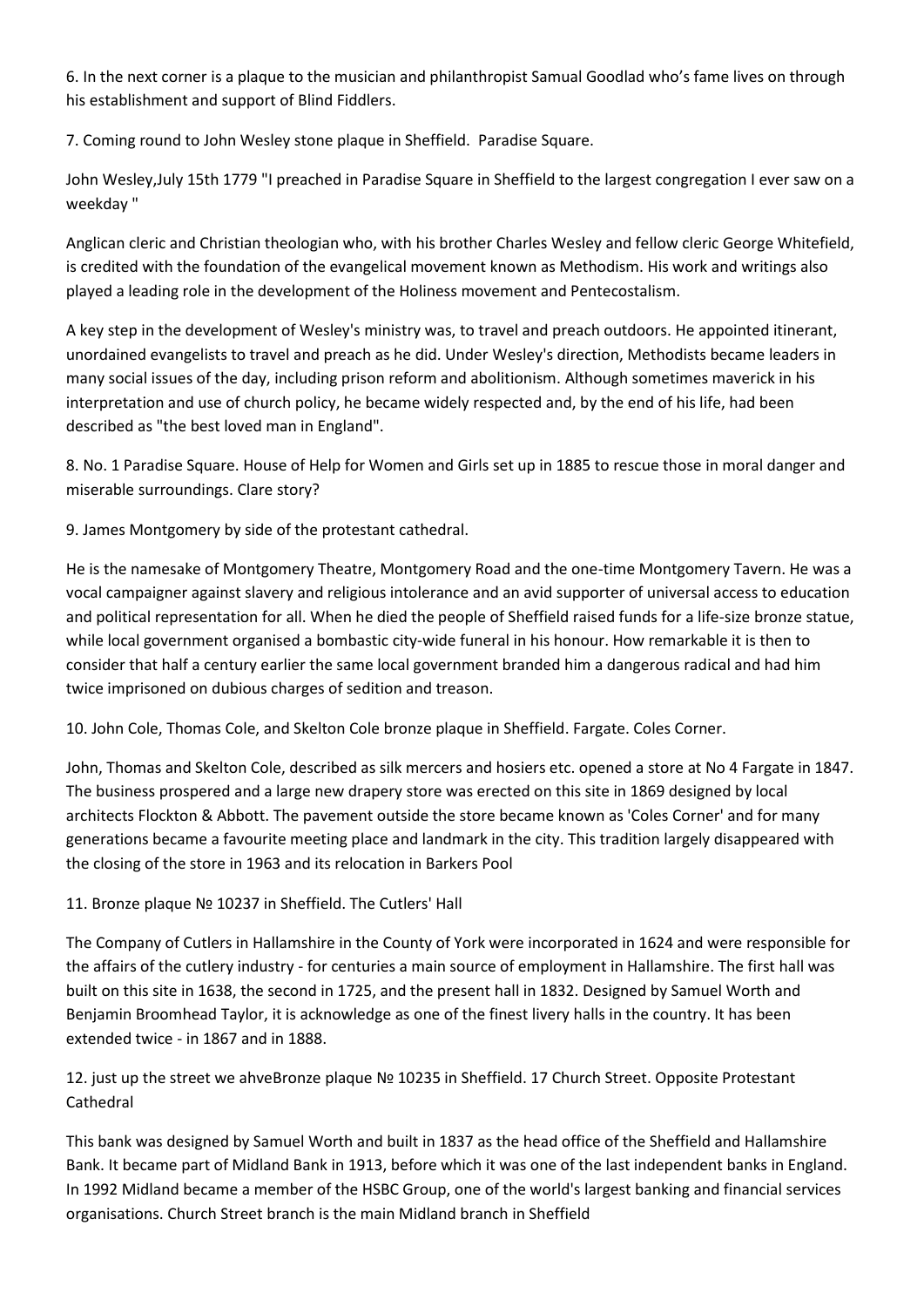13. If you look across the road to the Parade Chambers on the corner there is some of the most remarkable work of Frank Tory & Sons, outstanding architectural sculpturs. Depicting Geoffrey Chaucer and William Caxton

14 & 15 Bronze plaque № 10192 & № 10193 corner of West Street and Leopold Street.

Education Offices From 1933 to 1964 Firth Building was used by the Sheffield Central Technical School, formerly the Junior Technical School. During that time over 5,000 boys passed through the school, many progressing to successful careers in the steel, engineering and building industries of the region. The first headmaster, Gwilym E. Thomas, was succeeded in 1947 by Herbert W. Wadge M.B.E. who was prominent in the development of secondary technical education in this country. Herbert Wadge had a profound life long influence on all his pupils. Flourish C.T.S. Forever!

Education Offices Opened in 1879 as Firth College through the generosity of Mark Firth (1819-1880), an eminent local steelmaker and manufacturer, the college was a centre for popular lectures and university extension classes and, alongside the Sheffield Medical School, was the forerunner of the University of Sheffield. From 1905 to 1963 these buildings served as premises for a variety of local schools, the last of which was the Central Technical School for Boys.

16. Follow the building around to see the Central Schools and teacher center and the door carvings describing; Infants, Pupils and Teachers, Science School, Infants, Central School Girls.

17. John Brown bronze plaque in Sheffield. Orchard Square. Near Waterstones – on the brick pillar..

John Brown John Brown (1816-1896), one of the greatest of the Victorian industrialist, was born in Orchard Square, in what was then Favell's Yard. He was apprenticed in nearby Orchard Place before setting up his first steelmaking workshop in 1844 at number 24 Orchard Street. Inventor of the conical spring railway buffer and pioneer manufacturer of railway lines and armour plate, his name lived on into the twentieth century through the steel forgings produced at Firth Brown for the famous battleships and liners built at the John Brown Shipyards, Clydebank.

18. Sheffield United Football Club brown plaque in Sheffield. 10 Norfolk Row. (Top Nails Salon)

In this building on the evening of Friday 22 March 1889 the committee of Sheffield United Cricket Club met with senior officials from the Sheffield Football Association, in the office of Club Secretary Mr Joseph Wostinholm, and decided to form a new football club for the 1889-90 season.The club would play on the Bramill Lane Ground. The next day an advertisement in the Sheffield morning newspapers invited professional players to send their testimonials and particulars to Mr Wostinholm by 30 March 1889 Sheffield United Football Club was born.

19. Upper Chapel and the three sculptures of George Fullard.

20. Joseph Hunter plaque in Sheffield. Surry Street opposite Montgomery Theatre.

1783 1861 Joseph Hunter He was born 6 February 1783 in a house on the north side of New Church Street which was demolished to make way for the 1897 Town Hall. He is remembered as Sheffield's pre-eminent local historian and for his work in the Public Record Office. He died on 9 May 1861 and is buried in Ecclesfield churchyard. The History and Topography of the Parish of Sheffield in the County of York, still considered among the best works written on the history of Sheffield and South Yorkshire, and his 1852 pamphlet on Robin Hood in which he argued that a servant of this name at the court of Edward II was identical with the famous outlaw.

21. Brushed metal plaque № 31148 in Sheffield. Surrey Street.

This Police Box, which is still used operationally, is the sole survivor of 120 boxes which served the Sheffield City Police and the community for nearly 40 years. Introduced by the Chief Constable, Percy J Sillitoe, in October 1928,